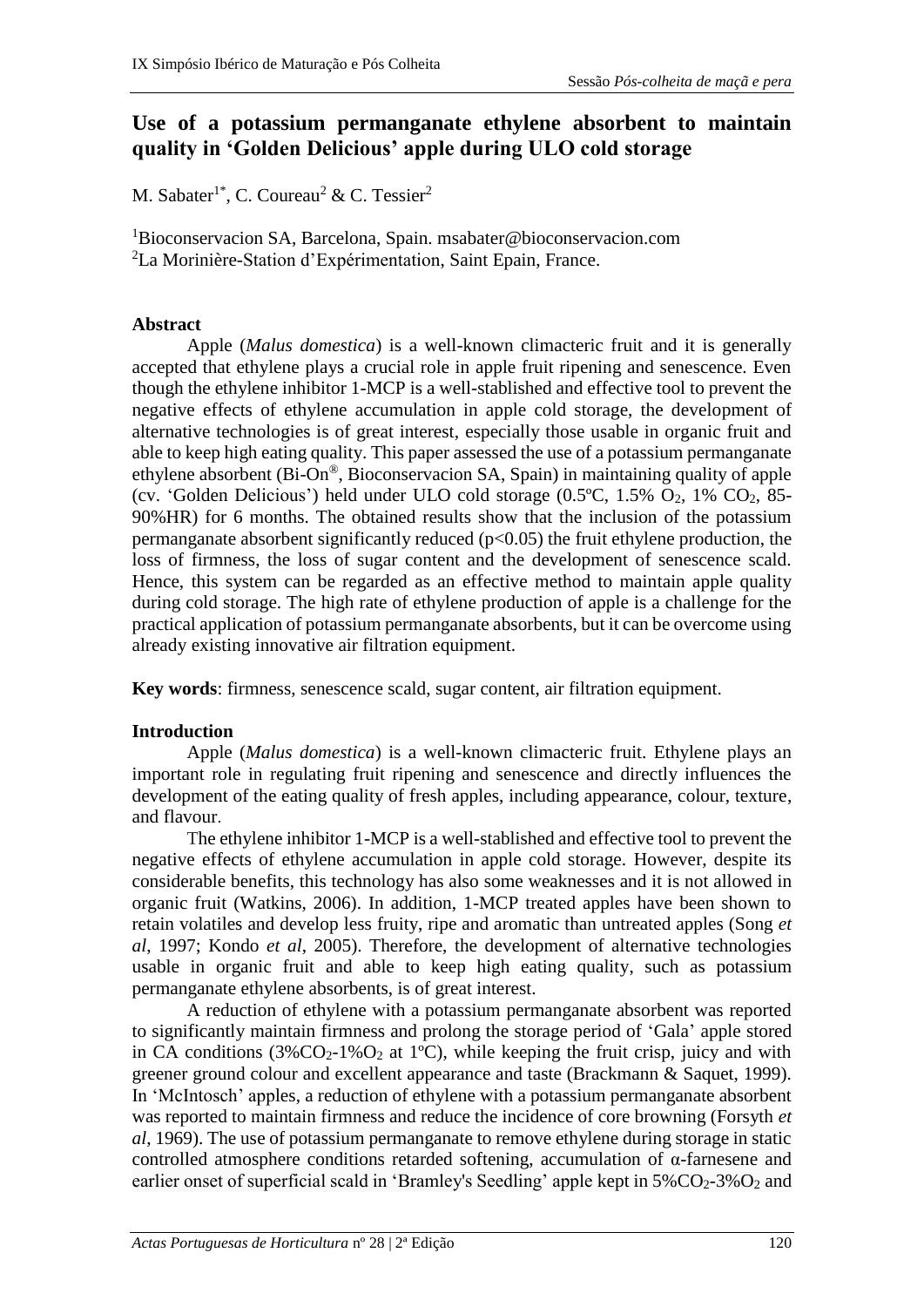in 9%CO<sub>2</sub>-12%O<sub>2</sub> (Knee & Hatfield, 1981). Stow & Genge (1990) reported that the effects on the retention of flesh firmness by both, ethylene removal and storage in 0.75% O2, were generally additive in apples cv 'Cox´s Orange Pippin'.

The aim of this research was to assess the efficacy of a reduction of ethylene with a potassium permanganate absorbent on the quality of 'Golden Delicious' apple held under ULO conditions  $(1.5\%O_2-1\%CO_2$ , at 0.5°C) for 5 months followed by 14 days at normal air (0.5ºC) and 7 days at 18°C to simulate marketing.

## **Materials and Methods**

**Materials.** 1 bin of apples (cv. 'Golden Delicious') was harvested on 16<sup>th</sup> September 2015 from a plantation belonging to *La Morinière* Experimental Station located in Saint Epain, France. The fruit was transported immediately to the Experimental Station. All fruit were harvested at the same time and had the following characteristics: 4.5 (starch regression), 3.5 (back ground colour), 7.1 kg $*cm^{-2}$  (firmness), 11.4% Brix (sugar content) and  $6.6 \text{ g}^*L^{-1}$  (malic acid content).

Ethylene reduction was achieved with a commercial absorbent consisting of an extruded product of a clay-mineral base impregnated with potassium permanganate (Bi- $On^{\circledR}$ , Biconservacion SA, Barcelona, Spain). The absorbent was applied in the cold stores by including it in a commercial air filtration machine (ETHV-425/2, Bioconservacion SA) (operating conditions: fan speed  $425 \text{ m}^3 \text{ h}^{-1}$ , 240 Watts, 50kg absorbent). During the air filtration process, the absorbent does not come in contact with the stored fruit.

**Experiment details.** On arrival at the laboratory, the apples were randomized in 16 boxes (approximately 800 fruits) and distributed in 2 treatments with 8 replicates (8 boxes, 400 fruits approximately) per treatment. A batch of 20 randomly selected fruits was used to assess the initial quality.

8 boxes were stored in Room A ('Ethylene removal'= Treatment 1) and 8 boxes were stored in Room B ('Control'= Treatment 2). Room A and Room B were two identical cold stores  $(90 \text{ m}^3, 20 \text{ Tn})$  located in the same cold room block and settled at ULO conditions  $(1.5\%O_2$  and  $1\%CO_2$ , at 0.5°C and 90-95%RH). The ethylene removal equipment was placed directly under the cooling unit and behind the main door in Room A.

The fruit were stored in the cold store for 5 months and a half (from 16th/September 2015 to 1st/March/2016) under ULO conditions followed by 14 days at normal air (0.5ºC) and 7 days at 18ºC. Room A was opened 3 times during the cold storage to replace the ethylene absorbent.

**Fruit Quality Assessment.** Fruit quality assessment was conducted at harvest, 24 hours after breaking the ULO conditions ('end-ULO'), after the 14 days of normal cold ('end-ULO+14d') and after the 7 days at 18ºC ('end-ULO+14d+7d'). Starch regression, back ground colour, firmness, sugar level and malic acid were evaluated in 4 repetitions of 15 fruits. Fruit ethylene production at room temperature was evaluated in 4 repetitions of 6 fruits. Fungal and physiological disorders were evaluated in all the fruit.

Starch regression and background colour were evaluated using Ctifl charts ('1 to 10' and '1 green to 8 yellow', respectively). Firmness (kg\*cm<sup>-2</sup>), content of sugar (% Brix) and acidity  $(g *L^{-1})$ , malic acid) were obtained by means of an automated fruit analyzer ('Pimprenelle', Setop Giraud Technology, Cavaillon, France).

Ethylene production by the fruit at room temperature was measured by introducing a known weight of fruit inside an airtight jar of a known volume and measuring the ethylene concentration at time 0 and after 2 hours. The results were expressed in  $\mu$ L ethylene per kg of fruit per hour ( $\mu$ L\*kg<sup>-1\*h-1</sup>).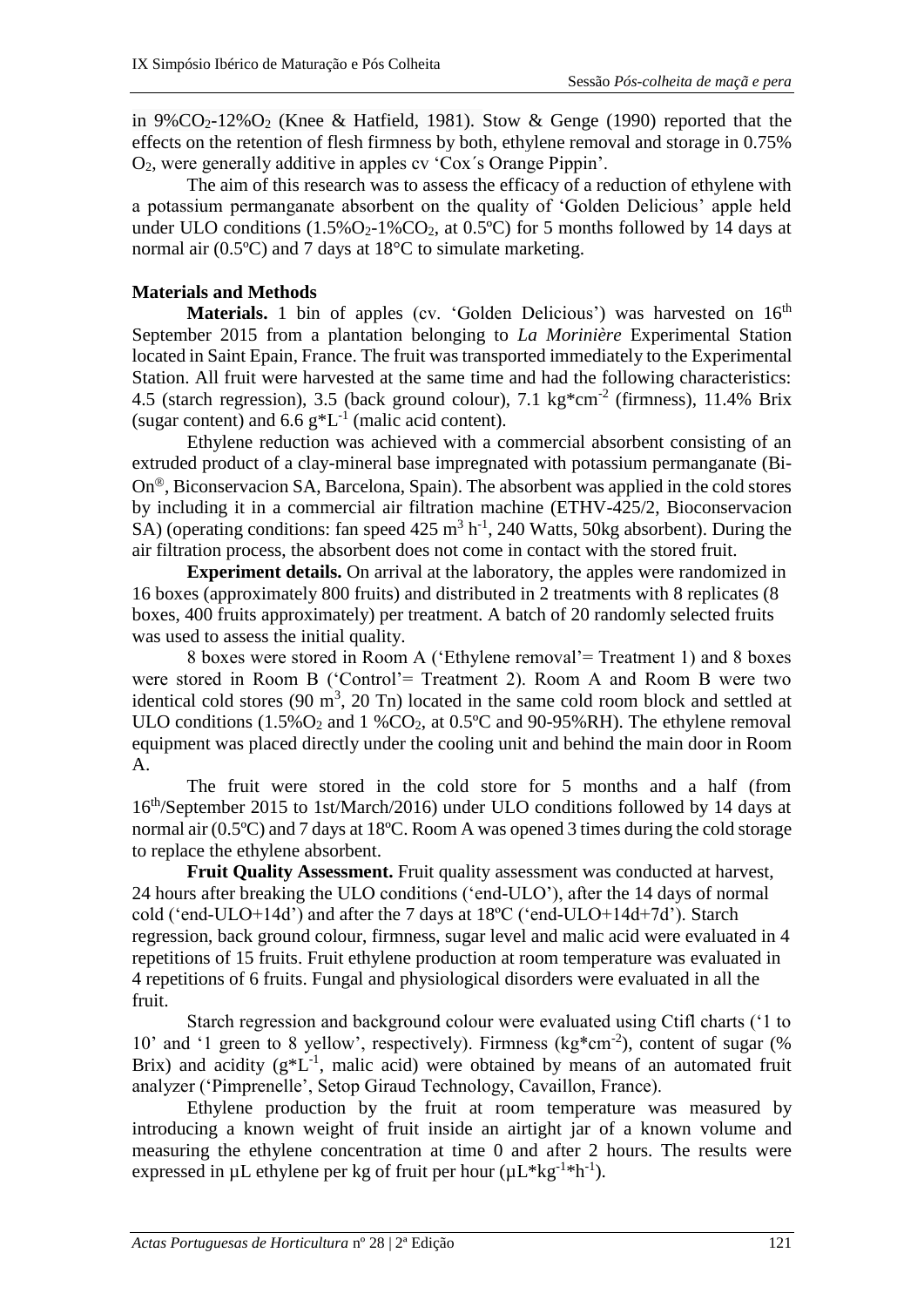The incidence of internal and external decay and physiological disorders was visually assessed.

**Ethylene measurement.** Each cold store was provided with a gas sampling port and the concentration of ethylene was measured with a portable instrument (**EASI-2** Ethylene Analyzer, Absoger, France) every 7-10 days. The limit of detection of the method was  $0.01 \mu L L^{-1}$  ethylene.

**Statistics.** R statistical programs (Statbox logiciel) were used. The variables were analysed by analysis of variance and the test of least significant difference (LSD)  $(p=0.05)$  was used to evaluate differences between mean values.

#### **Results and Discussion**

The inclusion of the ethylene absorbent significantly reduced  $(P<0.05)$  the fruit ethylene production at room temperature (Figure 1), the loss of firmness (Figure 2), the loss of sugar content (Figure 3) and the development of senescence scald.

Analysis of variance showed a significant difference between treatments at 'end-ULO' (P<0.05) in firmness, at 'end-ULO+14d' (P<0.05) in firmness and sugar content, and at 'end-ULO+14d+7d'  $(P<0.05)$  in firmness, sugar content and fruit ethylene production. Firmness and sugar content were kept significantly higher (P<0.05) and fruit ethylene production was significantly lower  $(P<0.05)$  in the fruit stored with the ethylene absorbent. No significant differences were found in acidity (Figure 3) nor in background colour (data not shown).

Symptoms of senescent scald were only detected in fruit stored without the ethylene absorbent. 1.5% of the fruit of the control presented this disorder after 'end-ULO+14d+7d'. Decay was not observed in the fruit for any of the treatments.

There is no data available in the literature concerning the effects of potassium permanganate ethylene absorbents in 'Golden Delicious', but the obtained results in firmness retention are in line with those reported for other apple varieties such as Gala (Brackman & Saquet, 1999), McIntosh (Forsyth *et al*, 1969) or Bramley's Seedling (Knee & Hatfield, 1981).

Figure 4 shows the evolution of the concentration of ethylene in both cold stores during the ULO storage. In Room B (control) ethylene started to accumulate virtually immediately, whereas in Room A, the presence of the ethylene absorbent delayed the rapid build-up of ethylene during the whole conservation period. In contrast to the obtained results, Knee *et al* (1981) reported that the rapid build-up in ethylene concentration during controlled atmosphere storage  $(3\sqrt{O_{2}}-5\sqrt{CO_{2}})$  of 'Golden Delicious' apple can be delayed for about 40 days by inclusion of a potassium permanganate but nevertheless it cannot be completely prevented. The difference in atmospheric conditions between these two treatments may explain the different results.

Even though ethylene did not rapidly build-up in Room A, the absorbent could not maintain, despite the 3 replacements, the concentration of ethylene at low levels (< 2 ppm) during the whole period and the level of ethylene slowly raised up to a final level of 12 ppm. It is somehow surprising that, in spite of that, a clear benefit in fruit quality was obtained. This may be due either to a higher ethylene sensitivity threshold of 'Golden Delicious' apple or to the cumulative beneficial effects of exposure to low levels of ethylene during the first months.

The high rate of ethylene production of 'Golden Delicious' apple during ULO cold storage is a challenge for the practical application of potassium permanganate absorbents due to the large amount of absorbent required. However, this challenge can be overcome (especially in other apple varieties producing less ethylene) using innovative equipment which allows either the inclusion of high amounts of absorbent inside the cold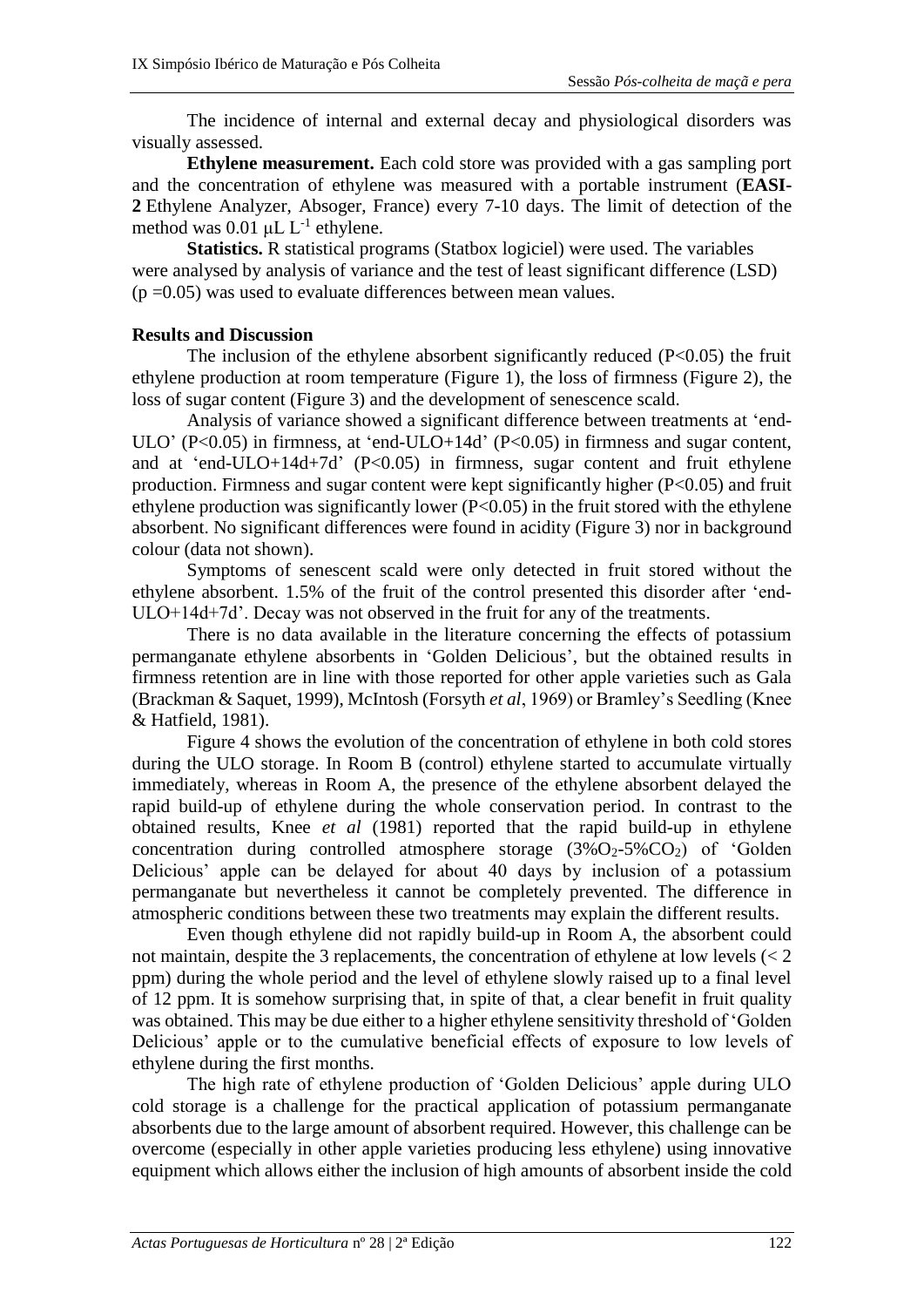store or an easy replacement during storage. This kind of equipment is already available (Bioconservacion SA, Barcelona, Spain) and applied under commercial conditions in various apple varieties and atmospheric conditions.

#### **Conclusion**

The technology of ethylene absorption with commercially existing potassium permanganate absorbents such as  $Bi\text{-}On^{\circledast}$  is an effective method to maintain apple quality during cold storage. The high rate of ethylene production of apple is a challenge for the practical application of potassium permanganate absorbents, but it can be overcome using already existing innovative air filtration equipment.

### **References**

- Brackmann, A., Saquet, A.A. 1999. Low ethylene and rapid CA storage of Gala apples. Acta Horticulturae 485:9.
- Forsyth FR, Eaves CA, Lightfoot HJ. 1969. Storage quality of McIntosh apples as affected by removal of ethylene from the storage atmosphere. Canadian Journal of Plant Science 49:567-572.
- Knee, M., Hatfield. S.G.S. 1981. Benefits of ethylene removal during apple storage. Annals of Applied Biology 98:157-165.
- Kondo, S., Setha, S., Rudell, D.R., Buchanan, D.A., Mattheis, J.P. 2005. Aroma volatile biosynthesis in apples affected by 1-MCP and methyl jasmonate. Postharvest Biology and Technology, 36:61-68.
- Song, J., Tian, M.S., Dilley, D.R., Beaudry, R.M. 1997. Effect of 1-MCP on apple fruit ripening and volatile production. HortScience 32:536.
- Stow, J., Genge, P. 1990. Low ethylene storage of apples cv. 'Cox's Orange Pippin': effects of 'Rapid CA' and ultra-low oxygen. Annals of Applied Biology 117:673- 681.Watkins, C.B. 2006. The use of 1-methylcyclopropene (1-MCP) on fruits and vegetables. Biotechnology Advances 24:389-409.



# **Tables and Figures**

Figure 1. Ethylene production by the fruit at room temperature after cold storage in ULO, after 14 days in normal cold and after 7 days at 18ºC. Each value is the mean of 24 fruit (4 repetitions of 6 fruit). Different letters within the same column indicate significant differences at  $p=0.05$ .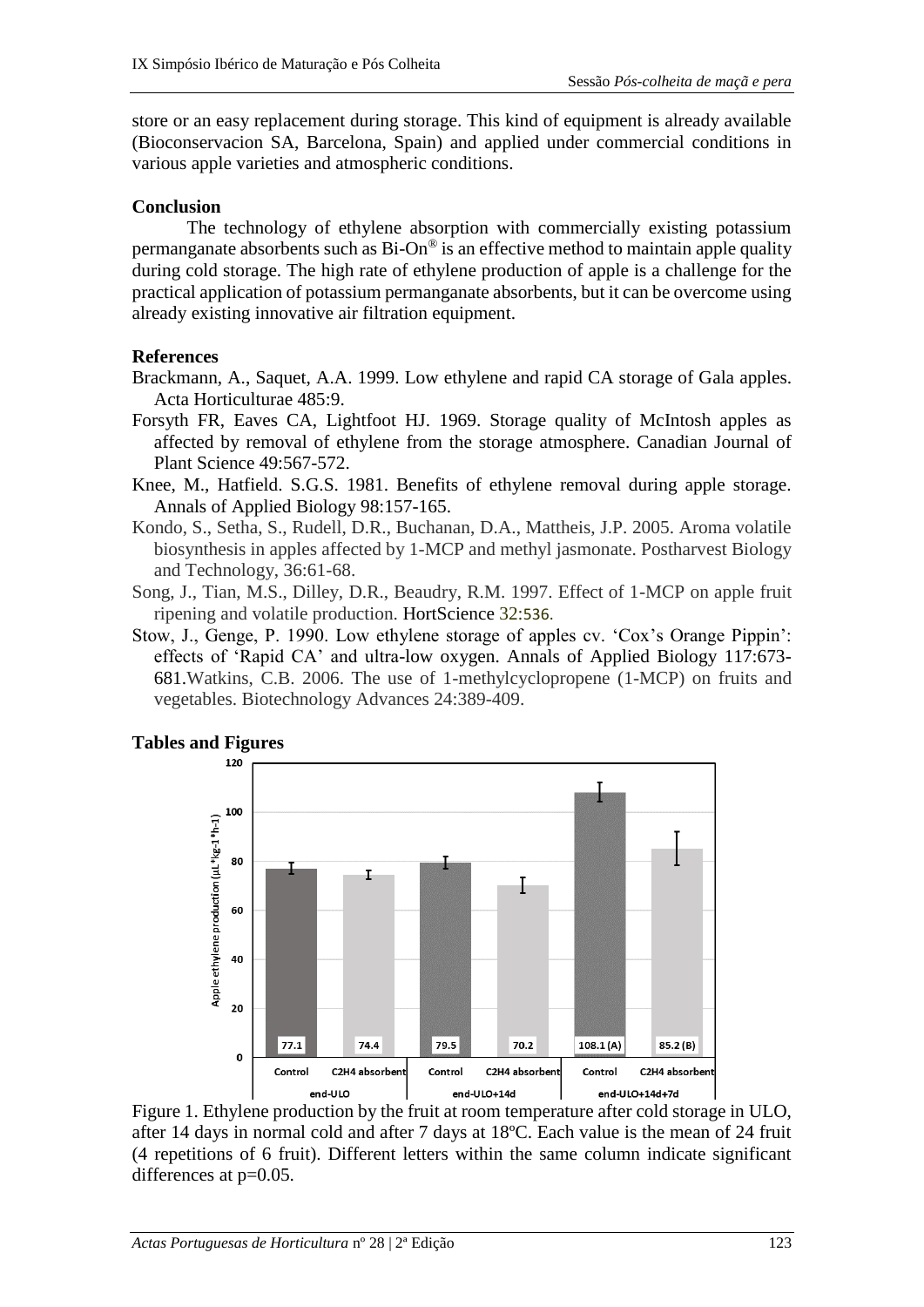

Figure 2. Fruit firmness after cold storage in ULO, after 14 days in normal cold and after 7 days at 18ºC. Each value is the mean of 80 fruit (4 repetitions of 20 fruit). Different letters within the same column indicate significant differences at  $p=0.05$ .



Figure 3. Sugar content and acidity (acid malic content) of the fruit after cold storage in ULO, after 14 days in normal cold and after 7 days at 18ºC. Each value is the mean of 80 fruit (4 repetitions of 20 fruit). Different letters within the same column indicate significant differences at  $p=0.05$ .